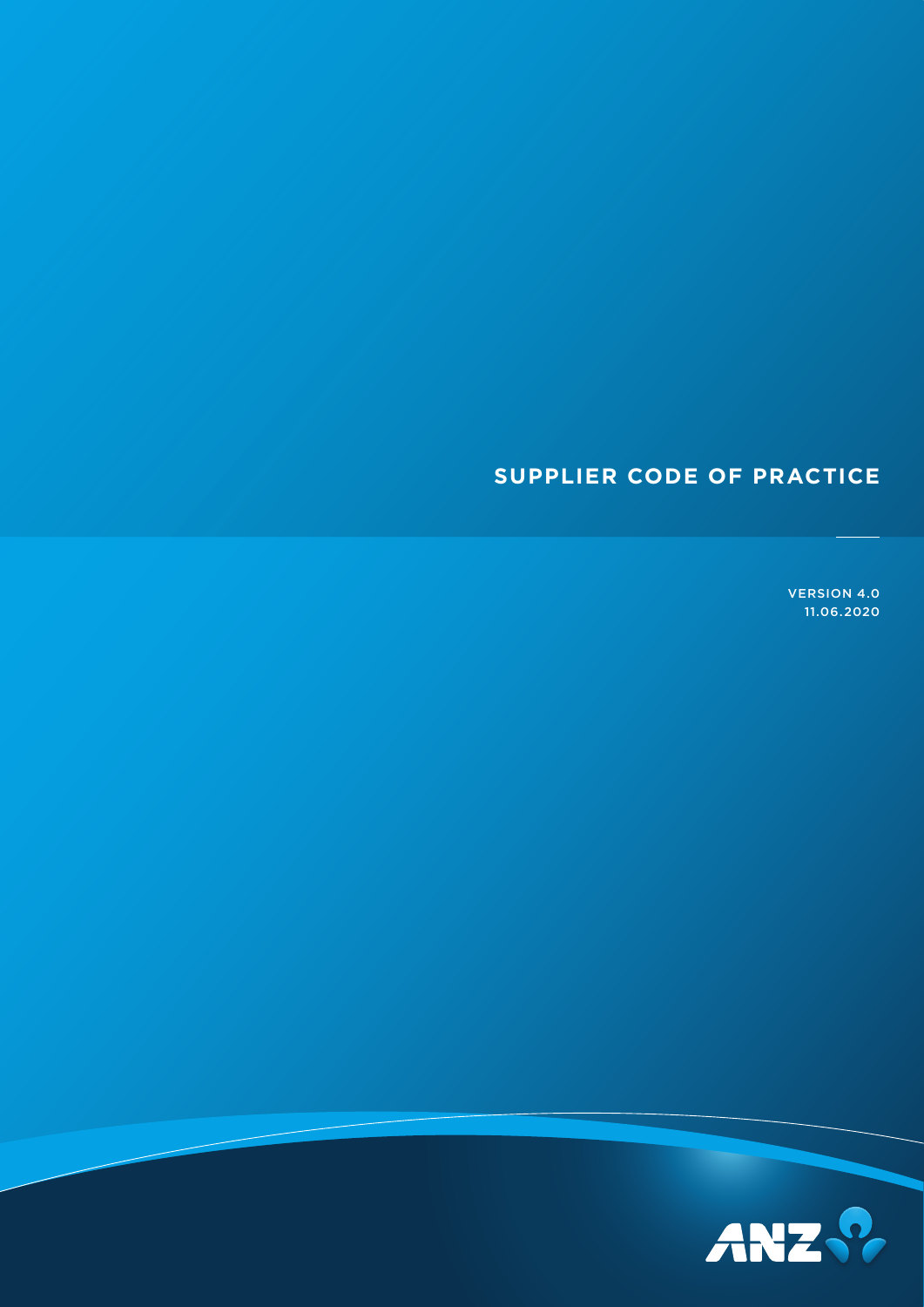| <b>ANZ's Commitment</b>                             | 4              |
|-----------------------------------------------------|----------------|
| <b>Our Suppliers' Commitment</b>                    | 4              |
| Human Rights & Workplace Relations                  | 4              |
| <b>Human Rights</b>                                 | 4              |
| <b>Wages, Benefits &amp; Conditions</b>             | 4              |
| Forced Labour & Inhumane Treatment of Workers       | $\overline{4}$ |
| <b>Child Labour</b>                                 | 4              |
| <b>Gender Balance, Diversity and Inclusion</b>      | 5              |
| Freedom of Association & Collective Bargaining      | 5              |
| <b>Employee Development &amp; Training</b>          | 5              |
| <b>Occupational Health &amp; Safety</b>             | 5              |
| <b>Ethical Business Practices</b>                   | 5              |
| Improper Advantage                                  | 5              |
| <b>Gifts and Entertainment</b>                      | 5              |
| <b>Trade Sanctions</b>                              | 5              |
| <b>Treatment of Suppliers</b>                       | 5              |
| <b>Impact on Communities</b>                        | 5              |
| <b>Environmental Management</b>                     | 6              |
| <b>Information Management &amp; Confidentiality</b> | 6              |
| Accessibility                                       | 6              |
| <b>Supplier Diversity</b>                           | 6              |
| Raising Concerns & Whistleblowing                   | 6              |
| Document Administration -                           |                |
| <b>ANZ Supplier Code Of Practice</b>                | 7              |
| <b>Further Information:</b>                         | 7              |

#### CONTENTS

ANZ's purpose is to shape a world where people and communities thrive. That means striving to create a balanced, sustainable society in which everyone can take part and build a better life.

Our suppliers are important partners in helping ANZ bring our purpose to life.

INFORMATION MANAGEMENT & CONFIDENTIALITY





As a signatory to the UN Global Compact and a supporter of the OECD Guidelines for Multinational Enterprises, ANZ embraces a fair, sustainable, responsible and ethical approach to procuring and delivering goods and services. ANZ expects that its suppliers and all third parties subcontracted to our suppliers in the provision of goods and services to or on behalf of ANZ, conduct themselves in accordance with the set of principles in this code covering:

# **SUPPLIER CODE OF PRACTICE**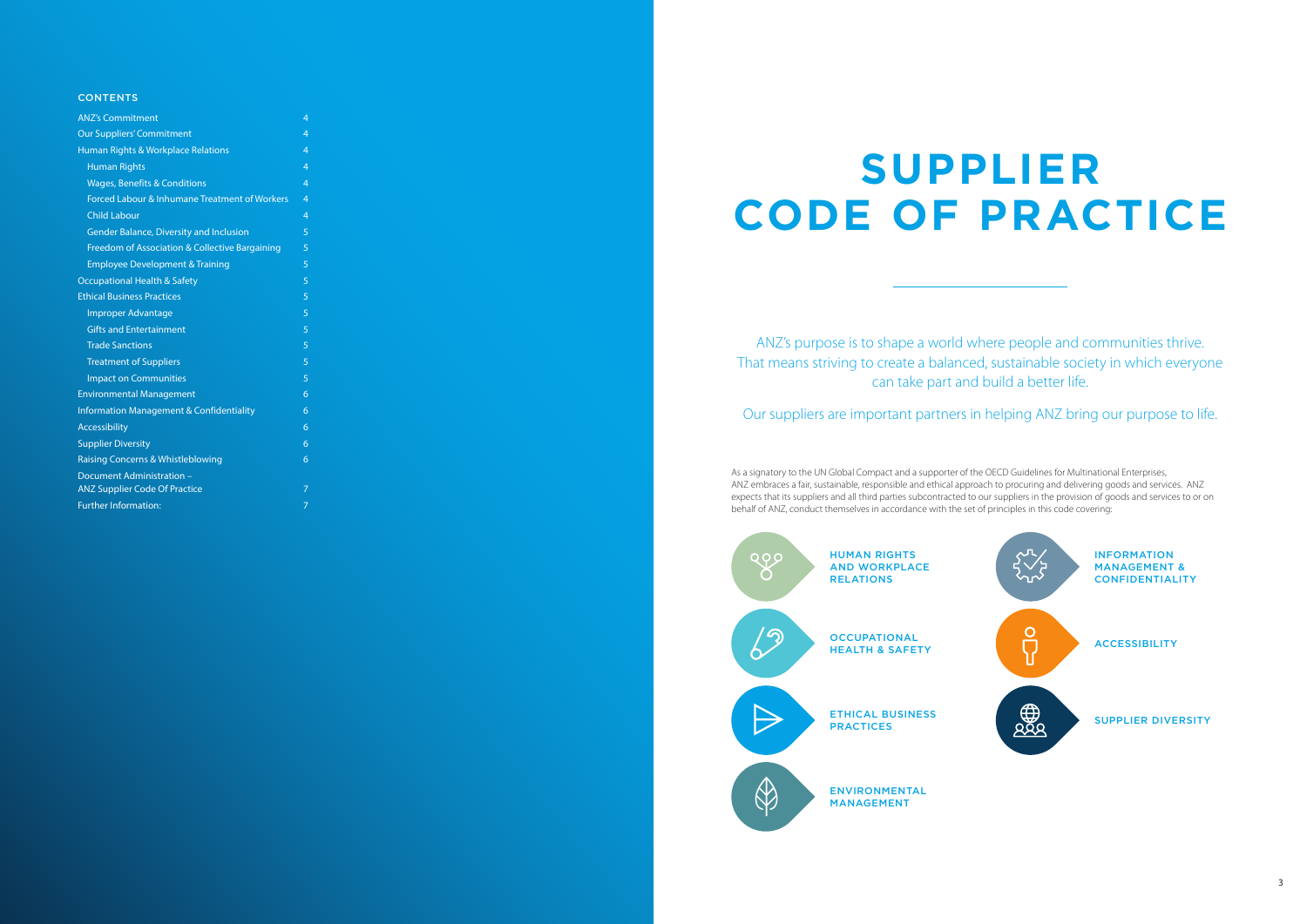#### GENDER BALANCE, DIVERSITY AND INCLUSION:

- Be committed to a workforce free of harassment and unlawful discrimination and to ensure this commitment extends to all aspects of workplace relations
- Provide a workplace that is free of direct and indirect discrimination, harassment and bullying & ensure this commitment extends to all aspects of workplace relations
- Promote an inclusive and respectful workplace whereby race, religion, age, sexual orientation, gender, pregnancy, maternity and/or disability are no impediment to recruitment and/or ongoing employment
- Foster gender balance and greater diversity in the workforce, leadership pipeline and senior executive ranks while ensuring that recruitment and advancement is based wholly on merit
- Be committed to identifying and removing gender pay gaps that may exist in the workforce.

#### FREEDOM OF ASSOCIATION & COLLECTIVE BARGAINING:

- Encourage open communication and direct engagement between workers and management to resolve workplace issues without fear of reprisal, intimidation or harassment
- Respect the rights of workers to establish, join or not join trade unions and any other association of their choice and support the right of representative unions and staff to bargain collectively.

#### EMPLOYEE DEVELOPMENT & TRAINING:

- Provide employees with the appropriate level of training to perform their normal employable duties to completion and necessary to comply with the principles outlined in this code
- Be considerate to employee needs for leave and flexible work arrangements where an education or training course directly relates to normal or agreed future duties
- Support the use of legitimate workplace apprenticeship programs, which comply with all relevant laws and regulations.

### **OCCUPATIONAL HEALTH & SAFETY**

• In all dealings with ANZ, not engage directly or indirectly in trade activities or include in the supply chain any goods or services sourced from sanctioned persons, countries or organisations; in accordance with all sanctions laws with which ANZ must comply, including local or regional sanctions as mandated by the Government for the relevant jurisdiction applicable to ANZ.

- Comply with all relevant Health & Safety legislative requirements
- Provide a safe environment for employees, visitors and third parties, by managing risk and employing safe systems of work and appropriate training for employees and contractors in safe work practices for the type of work being performed
- Implement and maintain health and safety practices that demonstrate compliance with the principles of management responsibility required by work health and safety legislation
- Upon request, provide ANZ with evidence of compliance with health and safety practices.

## **ETHICAL BUSINESS PRACTICES**

#### IMPROPER ADVANTAGE:

- Act in an ethical, fair and professional manner in all discussions and negotiations with ANZ and its associated agencies, consultants and contractors
- Conduct themselves in an ethical and fair manner, free from bias, unfair advantage, or any other behaviour which may cause ANZ financial loss or damage to reputation
- Not engage in fraud, bribery or corrupt conduct
- Comply with all local and national regulatory requirements with regard to bribery, corruption and prohibited business practices.

#### GIFTS AND ENTERTAINMENT:

• Not offer nor receive gifts or entertainment nor sponsored travel that could improperly influence, or be perceived to improperly influence, the outcome of business transactions or be perceived to secure any improper advantage of any kind.

#### TRADE SANCTIONS:

#### TREATMENT OF SUPPLIERS:

• Act in an ethical, fair and professional manner in all dealings with their supply chain, including adhering to timely payments and not enforcing unfair contract terms on suppliers.

#### IMPACT ON COMMUNITIES:

• Ensure that supply chain activities do not adversely impact local communities, including human rights and land rights, relating to the communities which they operate in or are located in, with specific consideration to Indigenous communities.

<span id="page-2-0"></span>

To give effect to our purpose, the UN Global Compact and the OECD Guidelines for Multinational Enterprises, we commit to:

- Working collaboratively with our suppliers to encourage their support for and understanding of our approach, and consistent adherence to these principles
- Continuing to embed these principles into our business practices including through training, communications, contracts, agreements, and due diligence processes.

## **ANZ'S COMMITMENT**

We use our best endeavours to ensure that suppliers of goods and services to our businesses comply with this code. We reserve the right to verify compliance with this code and expect our suppliers to cooperate and provide supporting evidence as we may reasonably require. This may involve self-assessment by suppliers, requests for further information, site visits or audits by us or our agents. We proactively manage the implementation of this code through:

- Analysing risk, opportunities and impacts of the code on our supply chain
- Undertaking ongoing training and awareness programs to ensure all of our employees are aware of the code and its implications for our suppliers
- Engaging with, and communicating the requirements of this code and related policies to our suppliers on an ongoing basis
- Implementing an assurance program to review supplier compliance with this code
- Reporting our progress, including to ANZ's Ethics and Responsible Business Committee
- Exercising our rights under our agreements with suppliers, including by terminating agreements where that is appropriate.

## **OUR SUPPLIERS' COMMITMENT**

We expect our suppliers to share our commitment to adopting a fair, safe, responsible and ethical approach to business.

Our suppliers, whether directly or through their supply chain, are therefore required to comply with all applicable laws and in all cases to adhere to the following principles detailed in this code as a condition of doing business with ANZ.

We expect our suppliers to provide influence and guidance within their own supply chain and related third parties to adopt a fair, safe and ethical approach to business, and to demonstrate compliance with this code.

Our suppliers must monitor their compliance, notify us of any breaches and take reasonable steps to address, remedy and prevent repetition of any breach of this code.

## **HUMAN RIGHTS & WORKPLACE RELATIONS**

#### HUMAN RIGHTS:

- Comply with all applicable human rights related laws in respect of their employees and business operations
- Conduct their business activities in a manner which respects human rights as set out in the UN Universal Declaration of Human Rights and the core conventions of the International Labour Organisation.

#### WAGES, BENEFITS & CONDITIONS:

- Compensate employees in compliance with all applicable domestic wage laws, including those relating to minimum wages, overtime hours and legally mandated benefits
- Convey all relevant employment conditions clearly to employees
- Restrict working hours to be within legally accepted maximums including overtime and ensure employees are afforded at least one day off per seven-day week
- Ensure any disciplinary wage deductions are in compliance with domestic laws.

#### FORCED LABOUR & INHUMANE TREATMENT OF WORKERS:

- Not tolerate or support the use of forced trafficked or compulsory labour and extend this approach through all areas of their supply chain
- Not engage in, or condone, the use of corporal punishments or mentally, physically or sexually abusive or inhumane treatment of workers.

#### CHILD LABOUR:

- Abide by all key international standards and domestic regulations relating to the employment of children and maintain a clear policy stating the company's position in relation to child labour
- Not engage in practices relating to or subcontracting to organisations who employ child labour at any stage of the manufacturing or service delivery process
- Ensure workers under the age of 18 do not perform hazardous work or work that is detrimental to their physical or mental well-being as well as being restricted from night or unsupervised work.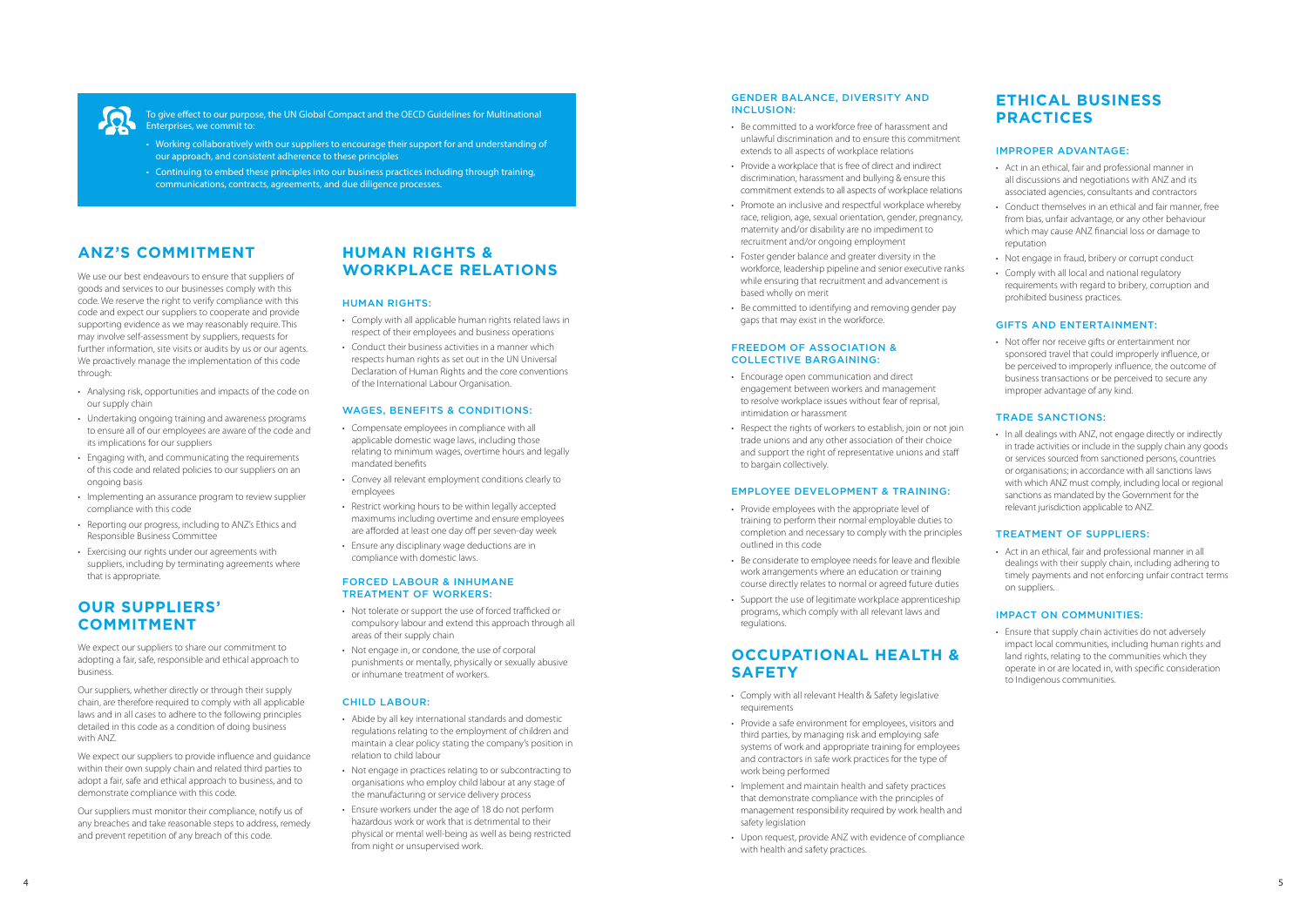

## <span id="page-3-0"></span>**ENVIRONMENTAL MANAGEMENT**

- Implement and maintain an environmental management system and/or processes appropriate to their business to support compliance with local government regulations and environmentally responsible business best practices
- Embed environmental management principles within business operations and processes and deploy measures to prevent and reduce harm to the environment
- Measure carbon emissions associated with products and services provided to their customers and develop strategies to minimise the environmental impact of these life-cycle emissions
- Reduce operational environmental impacts such as electricity and gas consumption, travel emissions, water consumption, management of hazardous materials, and waste and recycling production, especially greenhouse gas emissions
- Maintain environmental objectives and environmental targets which at a minimum include commitments to identify, measure and reduce significant environmental impacts and identify business risks associated with climate change.

## **INFORMATION MANAGEMENT & CONFIDENTIALITY**

Maintaining the confidentiality and integrity of information that is shared with our suppliers is critically important to ANZ regardless of the form in which it is shared.

- ANZ expects our suppliers to protect the information that ANZ or our customers may share with them and to handle such information in accordance with applicable legal and regulatory requirements
- Implement appropriate measures to protect this information against loss, unauthorised access and unauthorised use (e.g. physical loss, privacy breach, cyber incident etc.). Suppliers must notify ANZ as soon as possible upon becoming aware of any such loss, unauthorised access or unauthorised use
- In addition, ANZ's and our customers' information is to be treated as confidential information and must only be used:
- (i) for the purposes of providing services to ANZ;
- (ii) in accordance with applicable contract terms; and
- (iii) in accordance with applicable legal and regulatory requirements.

## **ACCESSIBILITY**

- Support ANZ in its commitment to embedding accessibility and Principles of Universal Design across all aspects of its business, so that ANZ can deliver inclusive products, services, environments and experiences to its customers, employees and the community, including people with disability
- Ensure that all products and services supplied to ANZ comply with accessibility standards and guidelines
- Include and learn from a diverse range of people, including people with disability, in the design, development, testing and innovation of products and services.

## **SUPPLIER DIVERSITY**

One way that we all can make a difference to the communities in which we operate is to strive to create a balanced, sustainable economy in which everyone can take a part. ANZ seeks to engage suppliers who have diverse ownership, such as Indigenous owned businesses (eg as part of our approach to Reconciliation in Australia) as well as disability enterprises & social enterprises amongst others, through our direct and indirect supply chain.

We are interested in your questions and feedback and invite you to contact us, by email, at [GroupProcurement@anz.com](mailto:GroupProcurement%40anz.com?subject=) .

We expect our suppliers to work with us to identify and implement appropriate opportunities across our supply chain to engage diverse businesses in the delivery of goods and services to ANZ. Although we do not mandate this within our supply chain, we look to actively encourage it.

## **RAISING CONCERNS & WHISTLEBLOWING**

ANZ expects its suppliers to help our business succeed and to promote our values and high professional standards, including our commitment to do the right thing by our customers, regulators, shareholders and the community. To help meet this expectation, ANZ is committed to fostering an environment where our suppliers and sub-contractors can raise concerns about any actual or suspected breach of this code or actual or suspected misconduct within or by ANZ, or the ANZ Group and anyone at or connected with the ANZ Group.

Suppliers, their employees and sub-contractors can raise concerns with:

- Their supplier relationship point of contact, or<br>• Via email to GroupProcurement@anz.com
- 

Alternatively, in the event that a supplier, contractor, subcontractor or an employee or family member does not feel comfortable doing this, they can report actual or suspected misconduct within or by ANZ, or the ANZ Group and anyone at or connected with the ANZ Group under ANZ's Whistleblower Policy (available on [anz.com\)](https://aus01.safelinks.protection.outlook.com/?url=https%3A%2F%2Fwww.anz.com%2Fshareholder%2Fcentre%2Fabout%2Fcorporate-governance%2F&data=02%7C01%7CKaren.Roy%40tollgroup.com%7Ccd27c9d6fa6447ae873c08d822fd24cb%7C0f004b2efb0745e7a568caf4905b0339%7C0%7C0%7C637297817923235620&sdata=X7wz%2FBK7Y%2Fsfc8KuItvQJr5%2FoKEWibyFDk81mqjMNzE%3D&reserved=0).

The Whistleblower Policy sets out how reports can be made under the policy, including to an independent third party via ANZ's External Whistleblower reporting service managed by Deloitte. The Policy also sets out the protections that apply to reporters.

#### Website: [www.anz.deloitte.com.au](http://www.anz.deloitte.com.au)

 Mail: ANZ Whistleblower Service, Reply Paid 12628, A'Beckett St, Victoria, Australia 8006

Phone

- Australia: 1800 997 448 (Toll Free)
- New Zealand: 0800 376 325 (Toll Free)
- Other International: +61 3 9667 3731
- . He ' QR code (you will need a QR reader which you can download online)



## **DOCUMENT ADMINISTRATION – ANZ SUPPLIER CODE OF PRACTICE**

| <b>Document Level</b>                | Public                                |
|--------------------------------------|---------------------------------------|
| Version No.                          | V4.0                                  |
| Document Owner                       | Manager, Group                        |
| Document Administrator               | Sustainability &                      |
| Related documents                    | A list of relevant<br>https://www.an. |
| Date of publication / effective date | June 2020                             |
| Date of last review                  | December 2016                         |
| Regulator (if applicable)            | Self-Regulated                        |
| Compliance mechanism                 | Regular review o                      |
| Review and Approval Body             | Group General M                       |

## **FURTHER INFORMATION:**

For historic versions of ANZ's Supplier Code of Practice which you believe may have applied to you, please contact us, by email, at [GroupProcurement@anz.com](mailto:GroupProcurement%40anz.com?subject=) .



oup Procurement Policy & Governance

& Governance Manager, Group Procurement

ant ANZ Policies and related documents can be found at: .anz.com/shareholder/centre/about/corporate-governance/

w of supplier agreements and audit of selected suppliers

ral Manager, Group Property and Chief Procurement Officer